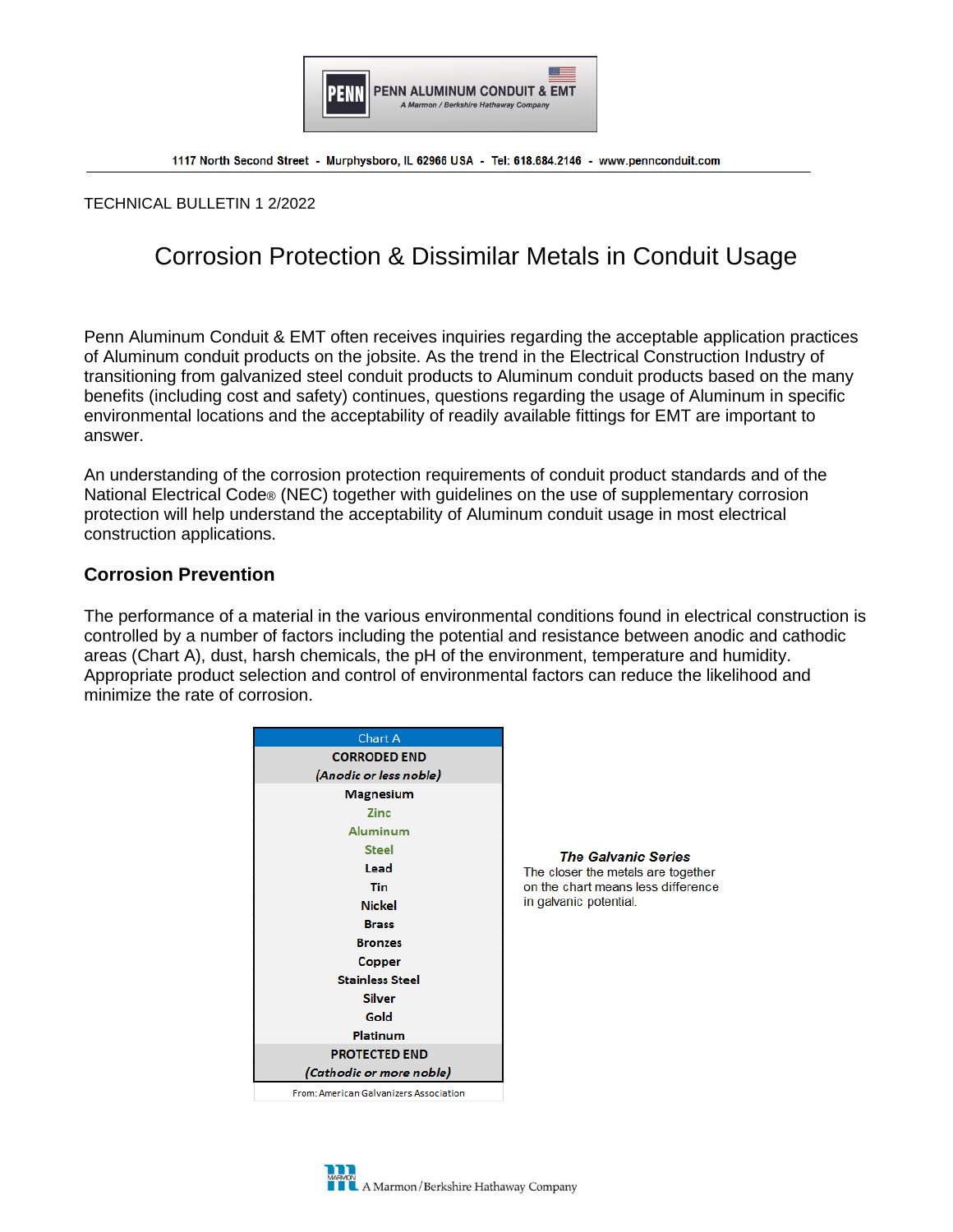

Corrosive environments, such as concrete and soil, can be corrosive to certain materials. (Chart B) Harsh chemicals can have an effect on both metal and nonmetallic conduit. The NEC allows the use of rigid aluminum conduit and EMT in concrete or direct buried *"where provided with approved supplementary corrosion protection."* This means that additional protection meeting the requirements of the Authority Having Jurisdiction (AHJ) is required.

|                                                   | Chart B                        |                 |  |  |  |  |  |  |  |
|---------------------------------------------------|--------------------------------|-----------------|--|--|--|--|--|--|--|
| <b>UL GUIDELINES Corrosion Protection SUMMARY</b> |                                |                 |  |  |  |  |  |  |  |
| In Concrete:                                      | Required                       | <b>Optional</b> |  |  |  |  |  |  |  |
| <b>Steel Rigid Conduit</b>                        |                                | x               |  |  |  |  |  |  |  |
| <b>Intermediate Metal Conduit</b>                 | x                              |                 |  |  |  |  |  |  |  |
| <b>Aluminum Rigid Conduit</b>                     | x                              |                 |  |  |  |  |  |  |  |
| <b>Steel EMT</b>                                  | <b>Below grade</b>             | On or above     |  |  |  |  |  |  |  |
|                                                   | may need                       | grade           |  |  |  |  |  |  |  |
| <b>Aluminum EMT</b>                               | x                              |                 |  |  |  |  |  |  |  |
| <b>In Soil</b>                                    |                                |                 |  |  |  |  |  |  |  |
| <b>Steel Rigid Conduit</b>                        |                                | x               |  |  |  |  |  |  |  |
| <b>Intermediate Metal Conduit</b>                 |                                |                 |  |  |  |  |  |  |  |
| <b>Rigid Aluminum Conduit</b>                     | x                              |                 |  |  |  |  |  |  |  |
| <b>Steel EMT</b>                                  | <b>Generally</b>               |                 |  |  |  |  |  |  |  |
| required                                          |                                |                 |  |  |  |  |  |  |  |
| <b>Aluminum EMT</b>                               | x                              |                 |  |  |  |  |  |  |  |
|                                                   | From: Soares Book on Grounding |                 |  |  |  |  |  |  |  |

Aluminum, by nature, is a very non-corrosive material in most environments. Unlike steel, Aluminum forms a natural protective layer which protects against corrosion. This protective layer may present itself as light-colored or white on the surface of the Aluminum rigid conduit or EMT.

Per the UL 6A Standard for Safety for Aluminum Electrical Rigid Metal Conduit, *"Electrical rigid metal conduit made of aluminum does not require a protective coating. When intended for use in concrete, for direct burial, or for use in severely corrosive environments, aluminum conduit shall be provided with a protective coating."* (UL 6A 5.3.1)

The Standard for Safety for Electrical Metallic Tubing (EMT), UL 797A, states that *"Aluminum electrical metallic tubing does not require a protective coating. Exception: Aluminum electrical metallic tubing intended for use in concrete, for direct burial, or for use in severely corrosive environments, shall be provided with a protective coating."* (UL 797A 5.1)

There are a variety of acceptable coatings available, including PVC, epoxy and tapes, that are intended to provide the supplemental corrosion protection for severe environments.